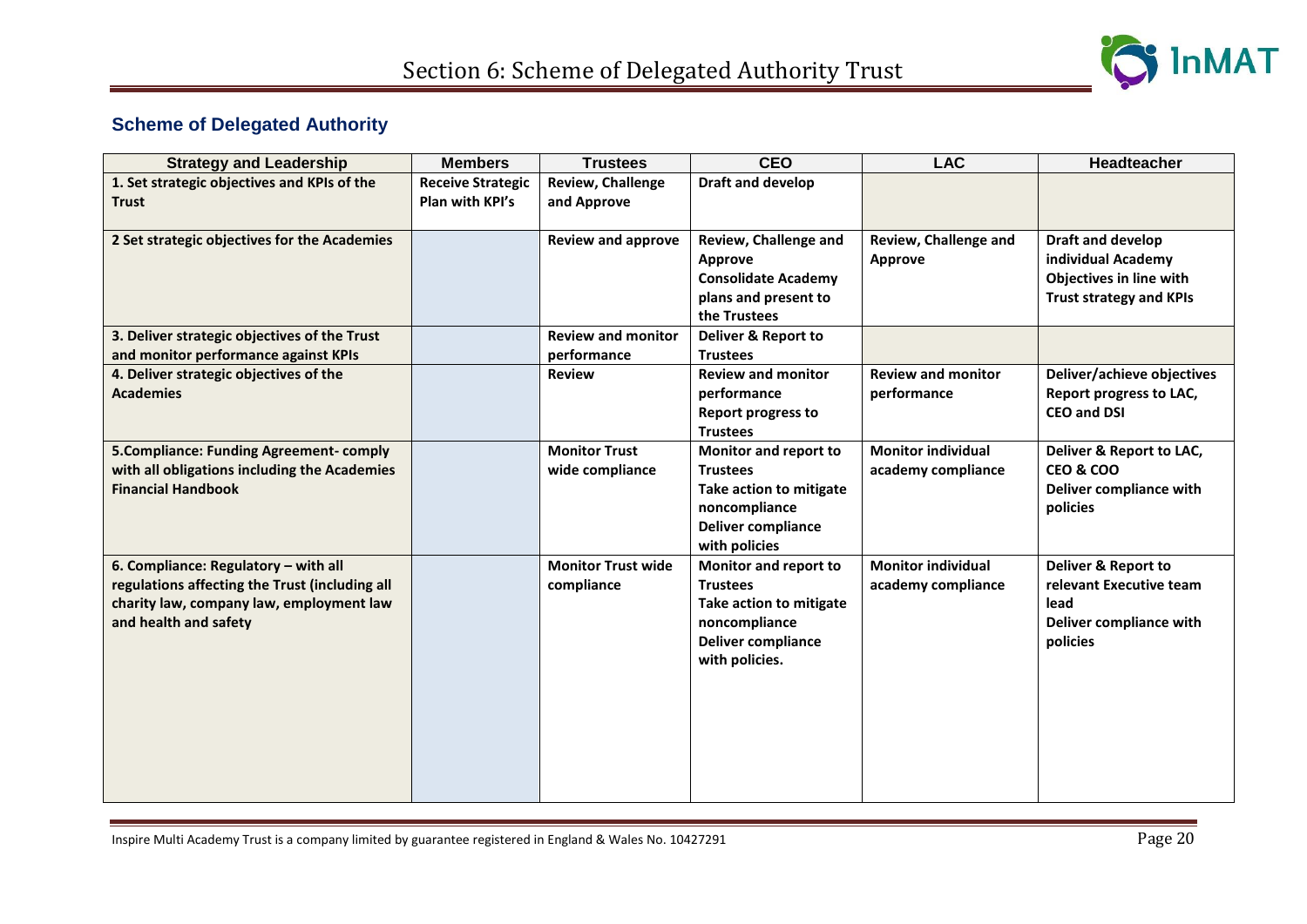| <b>Strategy and Leadership</b>                 | <b>Members</b>        | <b>Trustees</b>                    | <b>CEO</b>                     | <b>LAC</b>                | <b>Headteacher</b>            |
|------------------------------------------------|-----------------------|------------------------------------|--------------------------------|---------------------------|-------------------------------|
| 7. Compliance: Financial Oversight - ensuring  | <b>Receive Annual</b> | <b>Review and approve</b>          | Develop policies,              | <b>Monitor individual</b> | Deliver & Report to CEO &     |
| that there are appropriate financial controls  | <b>Accounts</b>       | <b>Trust policies and</b>          | checks & balances to           | academy compliance        | <b>CFO Deliver compliance</b> |
| so that there is regularity, probity and value |                       | controls to ensure                 | ensure proper financial        |                           | with policies and controls    |
| for money in relation to the management of     |                       | compliance                         | oversight                      |                           |                               |
| public funds                                   |                       |                                    | <b>Deliver compliance</b>      |                           |                               |
|                                                |                       |                                    | with policies                  |                           |                               |
| 8. Compliance - completing the register of     |                       | <b>Review and approve</b>          | Develop policies and           | <b>Monitor individual</b> | Deliver & Report to LAC &     |
| business interests and put in place a          |                       | <b>Trust policies and</b>          | processes                      | academy compliance        | <b>CEO</b>                    |
| procedure to deal with any conflicts of        |                       | processes to ensure                | <b>Deliver compliance</b>      | <b>Report annually</b>    | Deliver compliance with       |
| interest and connected party transactions      |                       | compliance                         | with policies                  | conflicts of interest and | policies                      |
|                                                |                       | <b>Record Trustees</b>             |                                | connected party           |                               |
|                                                |                       | conflicts of interest              |                                | transactions to the       |                               |
|                                                |                       | and connected party                |                                | <b>Trustees</b>           |                               |
|                                                |                       | transactions                       |                                |                           |                               |
|                                                |                       | <b>Review annually</b>             |                                |                           |                               |
|                                                |                       | conflicts of interest              |                                |                           |                               |
|                                                |                       | and connected party                |                                |                           |                               |
|                                                |                       | transactions of each<br><b>LAC</b> |                                |                           |                               |
| 9. Appointments of Trustees-ensuring           | Appoint in            | <b>Appoint in</b>                  | Develop processes in           |                           |                               |
| processes in place for appointment of          | accordance with       | accordance with                    | accordance with                |                           |                               |
| trustees (including ensuring that the          | the Articles of       | <b>Articles of</b>                 | <b>Articles of Association</b> |                           |                               |
| Trustees have the skills to run the Trust)     | <b>Association</b>    | <b>Association</b>                 |                                |                           |                               |
|                                                |                       |                                    |                                |                           |                               |
|                                                |                       |                                    |                                |                           |                               |
|                                                |                       |                                    |                                |                           |                               |
| 10. Appointment of Members                     | <b>Other Members</b>  |                                    |                                |                           |                               |
|                                                | in accordance         |                                    |                                |                           |                               |
|                                                | with Articles of      |                                    |                                |                           |                               |
|                                                | Association           |                                    |                                |                           |                               |
|                                                |                       |                                    |                                |                           |                               |
|                                                |                       |                                    |                                |                           |                               |
|                                                |                       |                                    |                                |                           |                               |
|                                                |                       |                                    |                                |                           |                               |
|                                                |                       |                                    |                                |                           |                               |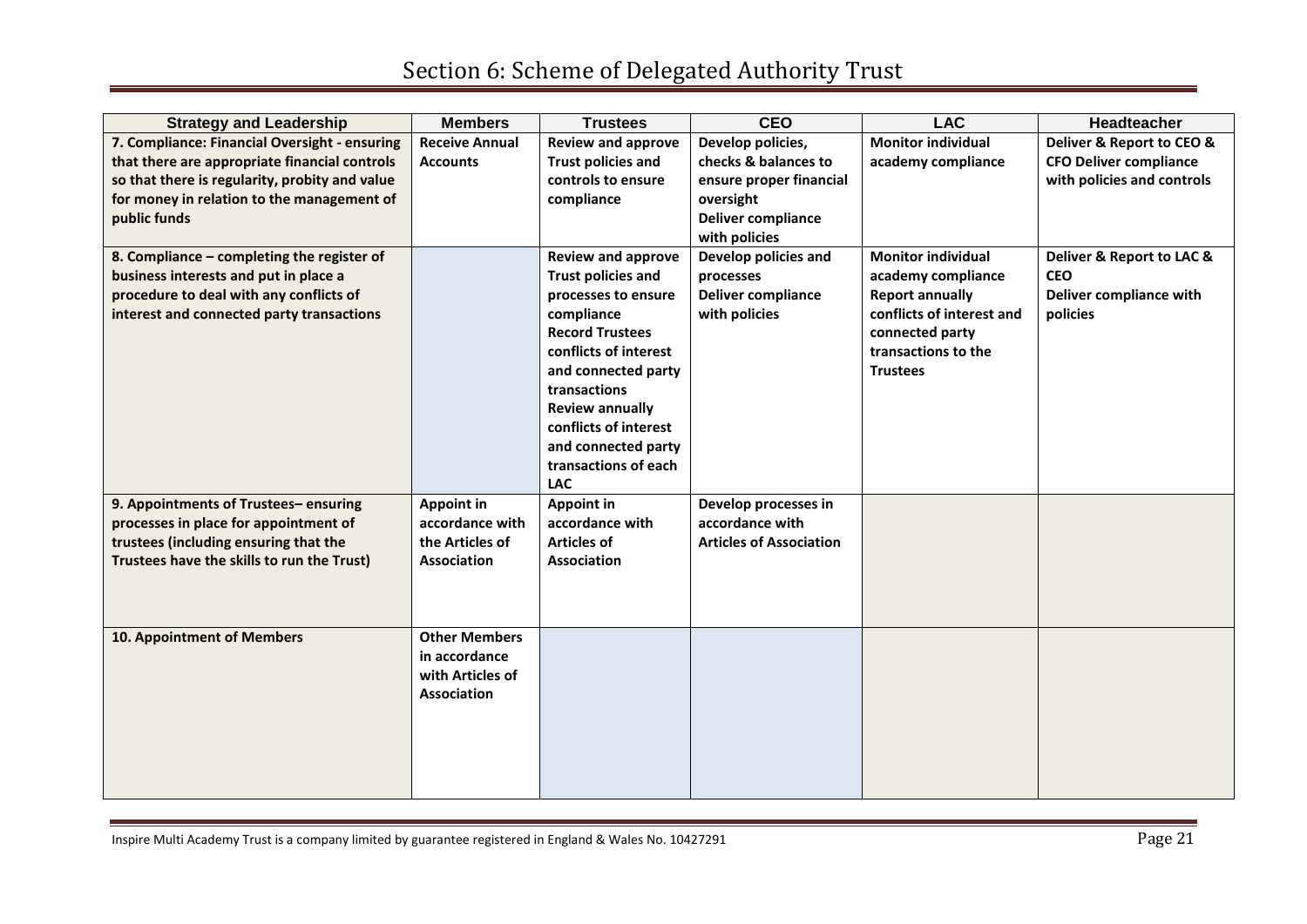| <b>Strategy and Leadership</b>                | <b>Members</b>          | <b>Trustees</b>             | <b>CEO</b>                   | <b>LAC</b>                   | <b>Headteacher</b>                |
|-----------------------------------------------|-------------------------|-----------------------------|------------------------------|------------------------------|-----------------------------------|
| 11. Appointments of Governors / LAC           |                         | <b>Appoint Chair and</b>    | <b>Recommend Co-opted</b>    | <b>Appoint Staff and</b>     |                                   |
| members-ensuring processes in place for       |                         | <b>Vice Chair of</b>        | <b>Governors to Trustees</b> | Parent Governors as per      |                                   |
| appointment of Governors / LAC                |                         | <b>Governors</b>            |                              | <b>Annex 1 Recommend</b>     |                                   |
| members(including ensuring that the           |                         | Appoint co-opted            |                              | <b>Co-opted Governors to</b> |                                   |
| Governors/ LAC members have the skills to     |                         | <b>Governors</b>            |                              | <b>Trustees Review</b>       |                                   |
| run the Academies)                            |                         |                             |                              | <b>Governor competency</b>   |                                   |
|                                               |                         |                             |                              | and performance and          |                                   |
|                                               |                         |                             |                              | report to Trustees           |                                   |
|                                               |                         |                             |                              | <b>Elect Chair and Vice</b>  |                                   |
|                                               |                         |                             |                              | <b>Chair annually</b>        |                                   |
| 12. Removal of Members / Trustees /           | <b>Removal of</b>       | <b>Removal of</b>           | Recommend removal of         |                              |                                   |
| <b>Governors / LAC Members</b>                | <b>fellow Members</b>   | Governors / LAC             | Governors / LAC              |                              |                                   |
|                                               | and Trustees in         | members if                  | members if appropriate       |                              |                                   |
|                                               | accordance with         | appropriate                 |                              |                              |                                   |
|                                               | <b>Articles of</b>      |                             |                              |                              |                                   |
|                                               | Association             |                             |                              |                              |                                   |
| 13. Removal of LAC                            |                         | <b>Review and Approve</b>   | <b>Recommend AIB</b>         |                              | Comply                            |
|                                               |                         | <b>Approve AIB</b>          | appointments                 |                              |                                   |
|                                               |                         | members                     | <b>Inform Headteacher</b>    |                              |                                   |
| 14. Appointment of Clerk - Board and LACs     |                         | <b>Appoint the Clerk to</b> |                              | <b>Recommend to the</b>      |                                   |
|                                               |                         | the Board & LACs            |                              | <b>Trustee the</b>           |                                   |
|                                               |                         |                             |                              | appointment of the LAC       |                                   |
|                                               |                         |                             |                              | clerk                        |                                   |
| <b>15. Appointment of Auditors</b>            | <b>Appoint external</b> | <b>Appoint internal</b>     | <b>Recommend and</b>         |                              |                                   |
|                                               | auditors                | auditors                    | <b>Monitor performance</b>   |                              |                                   |
| 16. Policies - review, approve and            |                         | <b>Review and Approve</b>   | <b>Develop Trust wide</b>    | <b>Adopt all policies</b>    | Develop academy specific          |
| monitoring of Trust Wide Policies (including  |                         | <b>Trust wide policies</b>  | polices for Board            | approved by the Board        | polices for LAC approval          |
| all HR policies, curriculum, admissions, DBS, |                         |                             | approval                     | and monitor compliance       | Deliver compliance with           |
| charging and remissions policies, health &    |                         |                             | <b>Deliver compliance</b>    | <b>Review and approve</b>    | <b>Trust and academy policies</b> |
| safety and safeguarding)                      |                         |                             | with policies                | academy specific             | Report noncompliance to           |
|                                               |                         |                             | <b>Report material non</b>   | policies                     | the LAC and the CEO               |
|                                               |                         |                             | compliance to the            |                              |                                   |
|                                               |                         |                             | <b>Board</b>                 |                              |                                   |
| 17. Prepare Terms of Reference for Trust      |                         | Develop, approve            | Develop and comply           |                              |                                   |
| <b>Board</b>                                  |                         | and comply                  |                              |                              |                                   |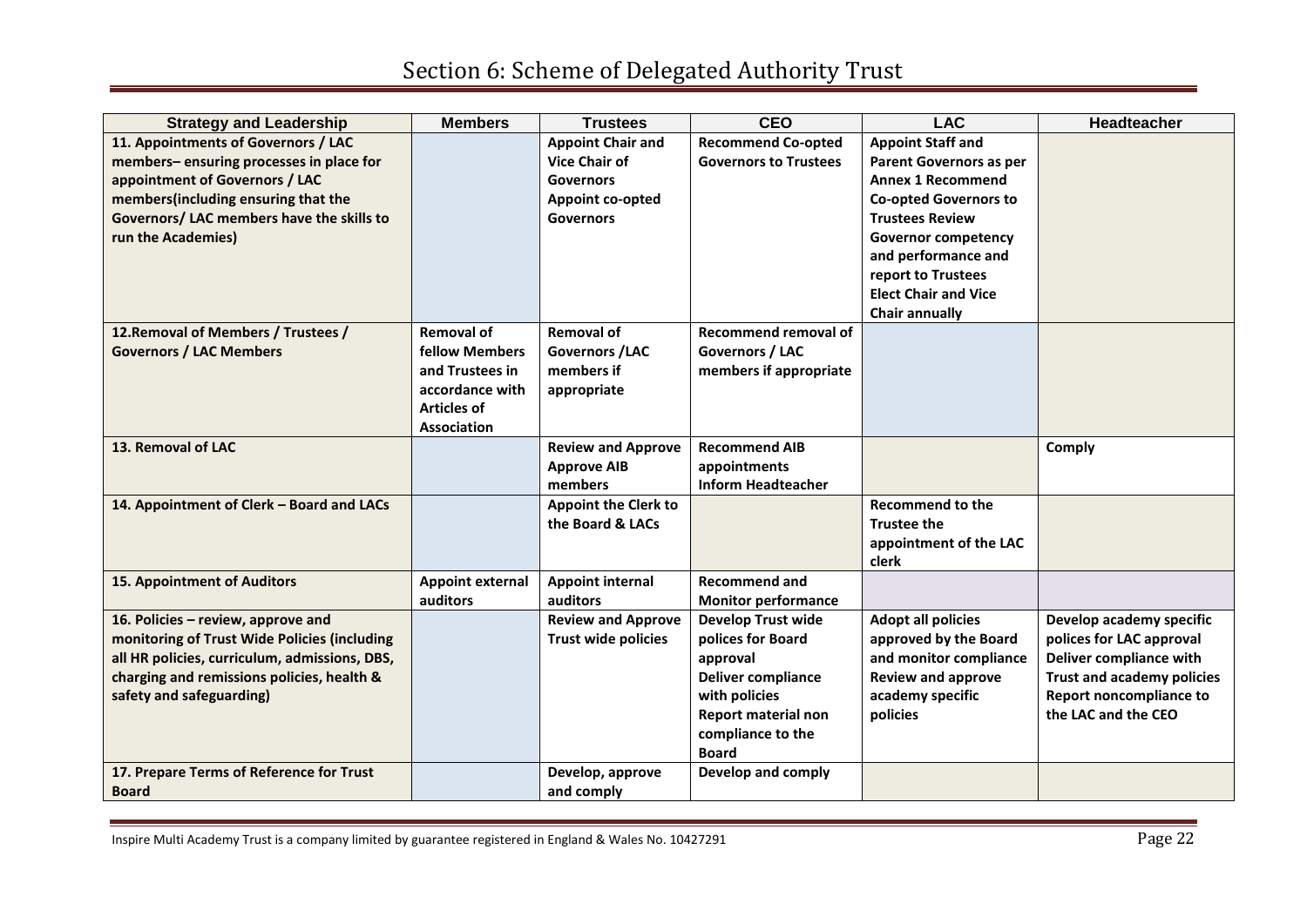| 18. Prepare TofR for Sub-Committees         | Approve                      | <b>Develop</b>     | Comply |  |
|---------------------------------------------|------------------------------|--------------------|--------|--|
| including LACs                              |                              |                    |        |  |
| 19. Training programme for trustees and     | Approve and comply   Develop |                    | Comply |  |
| governors                                   |                              |                    |        |  |
| 20. Trust expansion – RSC and due diligence | Develop in line with         | Develop, recommend |        |  |
| procedures                                  | strategic plan               | and deliver        |        |  |
|                                             | Approve                      |                    |        |  |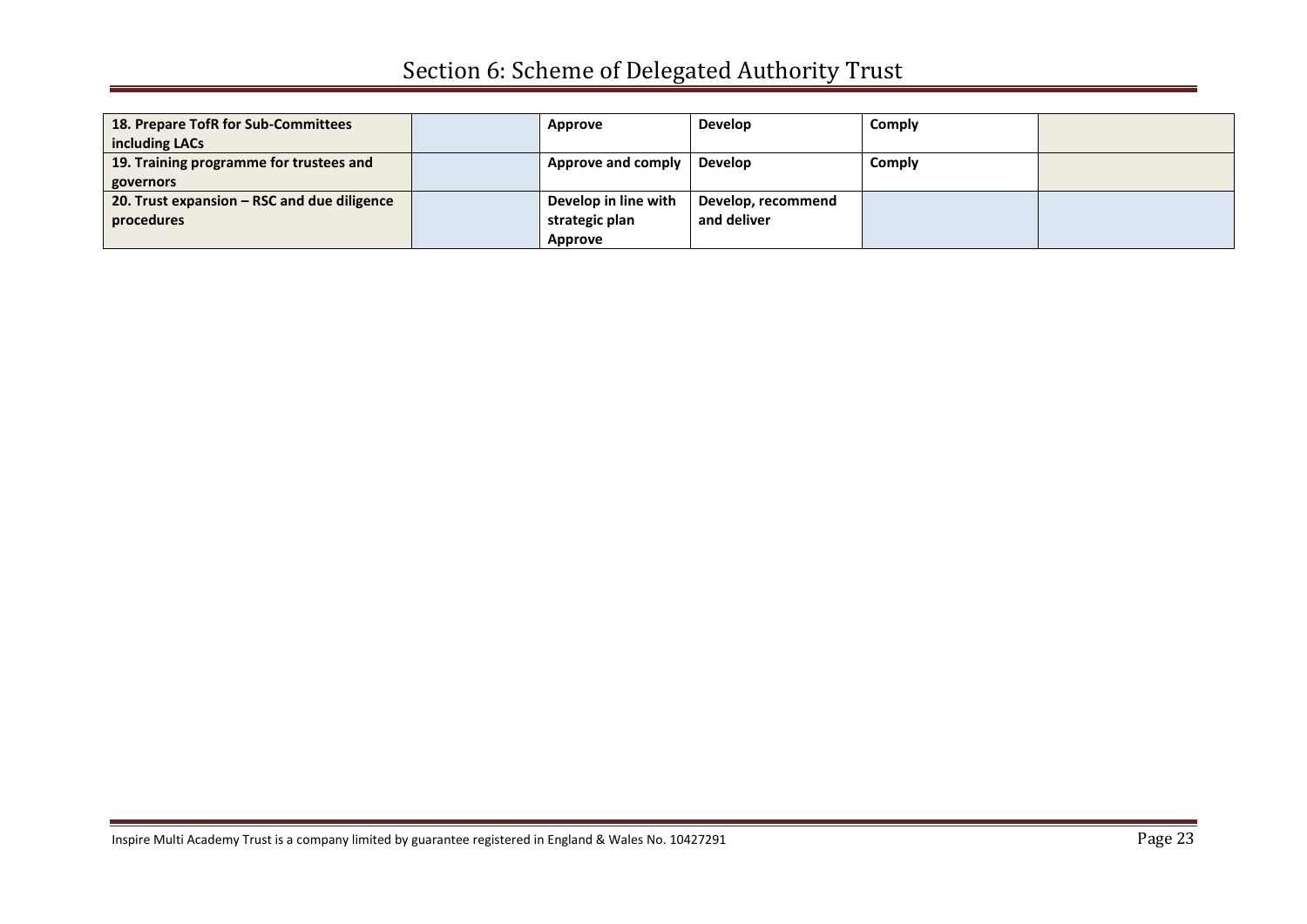| <b>Education and Curriculum</b>            | <b>Members</b> | <b>Trustees</b>            | <b>CEO</b>                   | <b>LAC</b>                    | <b>Headteacher</b>        |
|--------------------------------------------|----------------|----------------------------|------------------------------|-------------------------------|---------------------------|
| 1. Academy Development Plan for each       |                | Review, challenge          | <b>Review and challenge</b>  | Review, challenge and         | Work with the DSI in      |
| Academy in line with strategic aims of the |                | and approve the            | the Academy                  | recommend Academy             | producing the             |
| <b>Trust</b>                               |                | Academy                    | <b>Development Plan(s)</b>   | <b>Development Plan to</b>    | academy's                 |
|                                            |                | <b>Development Plans</b>   | Present plan(s) to           | <b>CEO</b>                    | development plan          |
|                                            |                |                            | <b>Trustees</b>              |                               | $Review - the$            |
|                                            |                |                            |                              |                               | development plan          |
| 2 Key Performance Indicators - setting and |                | <b>Set Trust wide KPIs</b> | Delivering against the       | <b>Monitoring &amp;</b>       | Delivering against the    |
| reviewing performance of the Trust & the   |                |                            | <b>KPIs</b>                  | challenging progress          | <b>KPIs</b>               |
| <b>Academies</b>                           |                | <b>Review</b>              | <b>Report performance</b>    | against KPIs                  | <b>Reporting progress</b> |
|                                            |                | performance against        | against KPIs to Trustees     |                               | against KPIs to LAC &     |
|                                            |                | <b>KPIs</b>                |                              |                               | CEO / DSI                 |
| <b>3. Set Admissions Policy</b>            |                | Approve                    | <b>Review</b>                | <b>Comply in consultation</b> | <b>Deliver</b>            |
|                                            |                |                            |                              | with Headteacher              |                           |
| <b>4. Admissions decisions</b>             |                |                            | <b>Determine and approve</b> | <b>Review and monitor</b>     | Advise, recommend         |
|                                            |                |                            |                              |                               | and report to CEO         |
| 5. Student Issues (including attendance,   |                | <b>Review challenge</b>    | Developing policy and        | <b>Monitor compliance</b>     | <b>Manage Student</b>     |
| exclusions, punctuality and disciplinary   |                | and approve policy         | ensuring compliance          | with Trust wide policy        | issues (including         |
| matters for each Academy)                  |                |                            | <b>Report compliance to</b>  |                               | attendance,               |
|                                            |                |                            | <b>Trustees</b>              |                               | exclusions                |
|                                            |                |                            |                              |                               | punctuality and           |
|                                            |                |                            |                              |                               | disciplinary matters      |
|                                            |                |                            |                              |                               | for each Academy)         |
| 6. Academy Hours - setting the opening and |                | Determine and              | <b>Determine</b>             | Comply                        | Comply                    |
| closing times for each Academy             |                | <b>Approve</b>             |                              |                               |                           |
|                                            |                |                            |                              |                               |                           |
| 7. Term dates and length of Academy Day    |                | Determine and              | <b>Determine</b>             | Comply                        | Comply                    |
|                                            |                | <b>Approve</b>             |                              |                               |                           |
|                                            |                |                            |                              |                               |                           |
| 8. Academy lunch - ensure provided to      |                |                            | <b>Monitor</b>               | <b>Review</b>                 | <b>Deliver</b>            |
| appropriate nutritional standards          |                |                            |                              |                               |                           |
|                                            |                |                            |                              |                               |                           |
|                                            |                |                            |                              |                               |                           |
|                                            |                |                            |                              |                               |                           |
|                                            |                |                            |                              |                               |                           |
|                                            |                |                            |                              |                               |                           |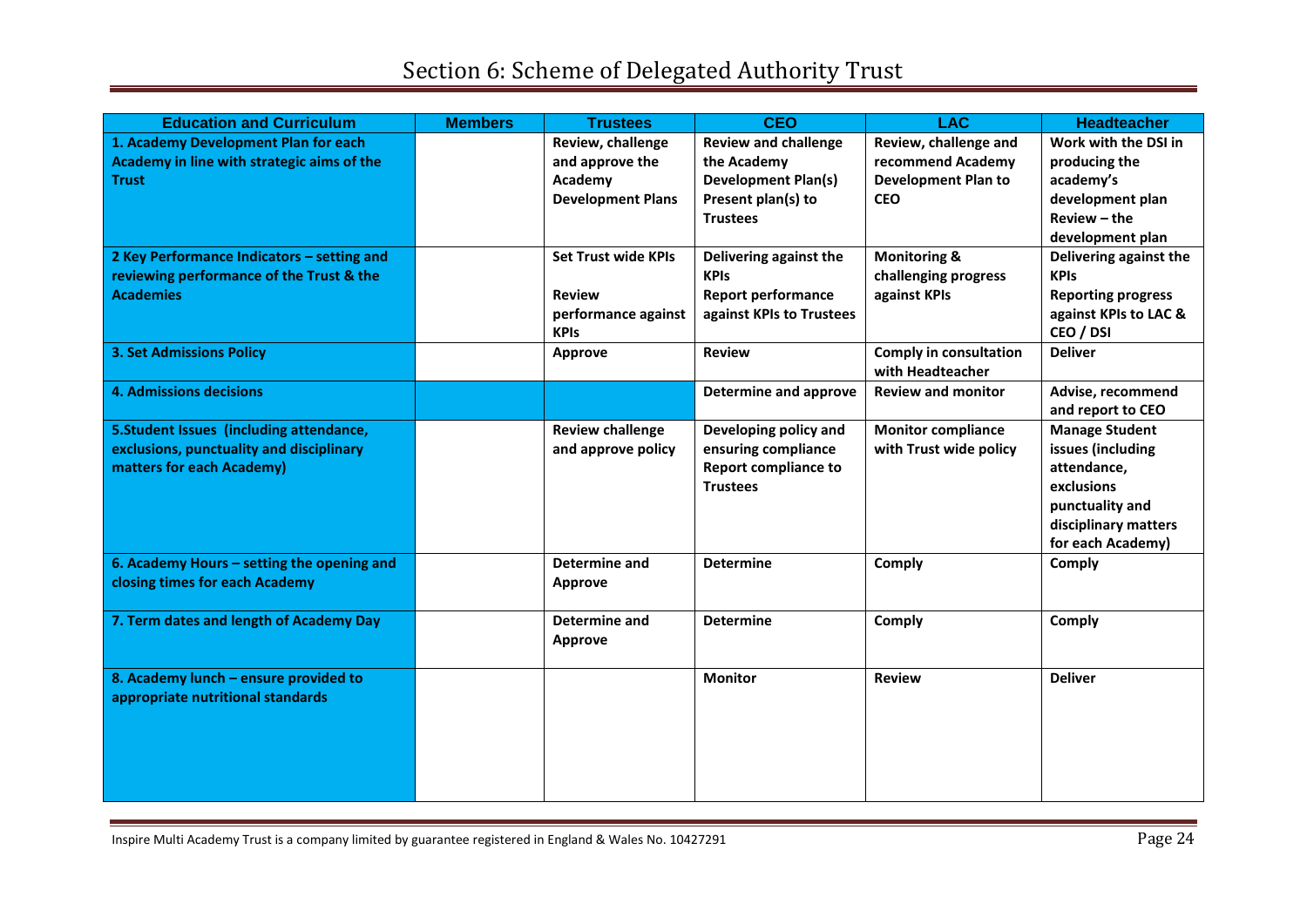| <b>Education and Curriculum</b>             | <b>Members</b> | <b>Trustees</b>      | <b>CEO</b>                   | LAC            | <b>Headteacher</b>    |
|---------------------------------------------|----------------|----------------------|------------------------------|----------------|-----------------------|
| 9. Provision of free school meals to those  |                |                      | Monitor                      | <b>Review</b>  | <b>Deliver</b>        |
| meeting criteria                            |                |                      |                              |                |                       |
| 10. To monitor the educational outcomes for |                | <b>Challenge and</b> | Challenge, monitor and       | <b>Monitor</b> | Determine in          |
| all year groups                             |                | approve              | review                       |                | consultation with DSI |
| 11. To monitor all aspects of safeguarding, |                | Approve              | <b>Ensure implementation</b> | <b>Monitor</b> | Determine in          |
| equality, SEND and pupil welfare            |                |                      | and review                   |                | consultation with LAC |
|                                             |                |                      |                              |                | and Trust policies    |
| 12. Approve academy pupil premium and       |                | Approve              | <b>Review</b>                | <b>Monitor</b> | Determine in          |
| sports premium strategies and frameworks    |                |                      |                              |                | consultation with DSI |
| 13. Approve academy census information      |                |                      | <b>Receive and Review</b>    | <b>Monitor</b> | Determine and         |
| prior to DfE submission                     |                |                      |                              |                | comply                |
| 14. Curriculum Design (Intent,              |                | Approve              | <b>Determine</b>             | <b>Monitor</b> | Determine in          |
| Implementation and Impact) -                |                |                      |                              |                | consultation with the |
|                                             |                |                      |                              |                | CEO / DSI             |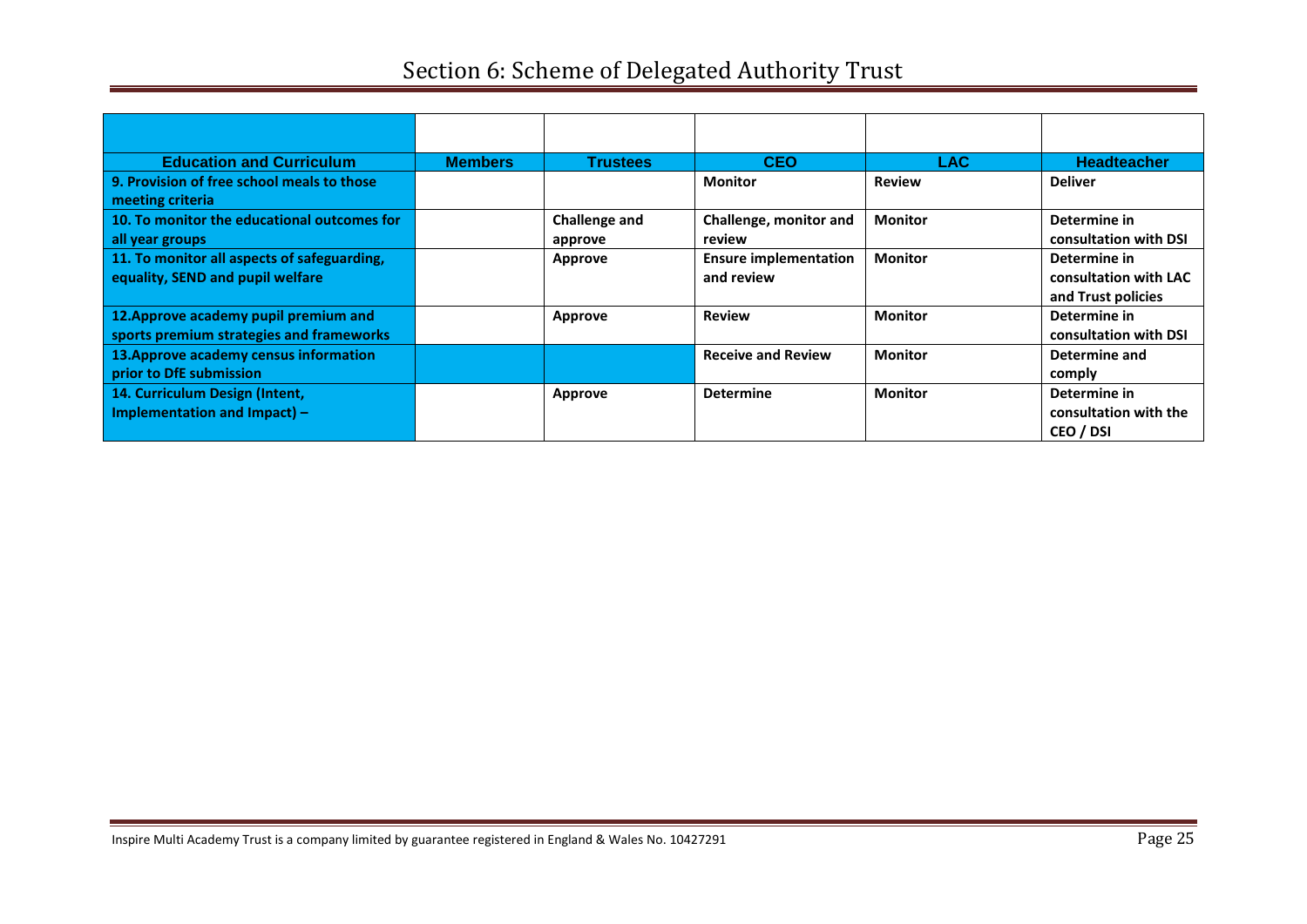| <b>Safeguarding</b>                                | <b>Members</b> | <b>Trustees</b>           | <b>CEO</b>                  | <b>LAC</b>                    | <b>Headteacher</b>     |
|----------------------------------------------------|----------------|---------------------------|-----------------------------|-------------------------------|------------------------|
| <b>Safeguarding Policies</b>                       |                | <b>Review and</b>         | <b>Develop Trust wide</b>   | <b>Recommend academy</b>      | Develop academy        |
| (Trust wide and Local as per policy schedule       |                | approve Trust wide        | polices for Board           | specific policies to          | specific polices for   |
|                                                    |                | policies                  | approval                    | <b>Trustees and CEO.</b>      | LAC approval           |
|                                                    |                |                           | Deliver compliance          | <b>Review and monitor</b>     | Deliver compliance     |
|                                                    |                |                           | with policies               | compliance of academy         | with Trust and         |
|                                                    |                |                           | <b>Report material non-</b> | specific and Trust-wide       | academy policies       |
|                                                    |                |                           | compliance to the           | policies.                     | Report                 |
|                                                    |                |                           | <b>Board</b>                | <b>Report noncompliance</b>   | noncompliance to the   |
|                                                    |                |                           |                             | of Trust-wide policies to     | LAC and the CEO        |
|                                                    |                |                           |                             | CEO.                          |                        |
| 2. Single Central Register                         |                | <b>Approve Trust wide</b> | <b>Develop Trust wide</b>   | <b>Monitor SCR completion</b> | <b>Comply with SCR</b> |
|                                                    |                | standardised SCR          | standardised SCR            | and compliance.               | reporting.             |
|                                                    |                | reporting.                | reporting                   |                               |                        |
| 3. Record Keeping (of children at risk)            |                |                           | <b>Review</b>               | <b>Monitor</b>                | <b>Determine</b>       |
| 4. Continuing Professional Development             |                | <b>Review</b>             | <b>Ensure</b>               | Monitor and report via        | <b>Determine</b>       |
| (ensure that all staff, volunteers and visitors    |                |                           | Implementation              | <b>KPI reporting and</b>      |                        |
| are appropriately and sufficiently trained to      |                |                           |                             | safeguarding audits           |                        |
| fulfil their safeguarding responsibilities).       |                |                           |                             |                               |                        |
| 5. Safeguarding Practices including:               |                | <b>Review and</b>         | Develop and                 | <b>Monitor and report</b>     | <b>Comply</b>          |
| <b>Induction</b>                                   |                | Approve                   | Implement                   | <b>Comply</b>                 |                        |
| <b>Safeguarding Updates and statutory training</b> |                | Comply                    | Comply                      |                               |                        |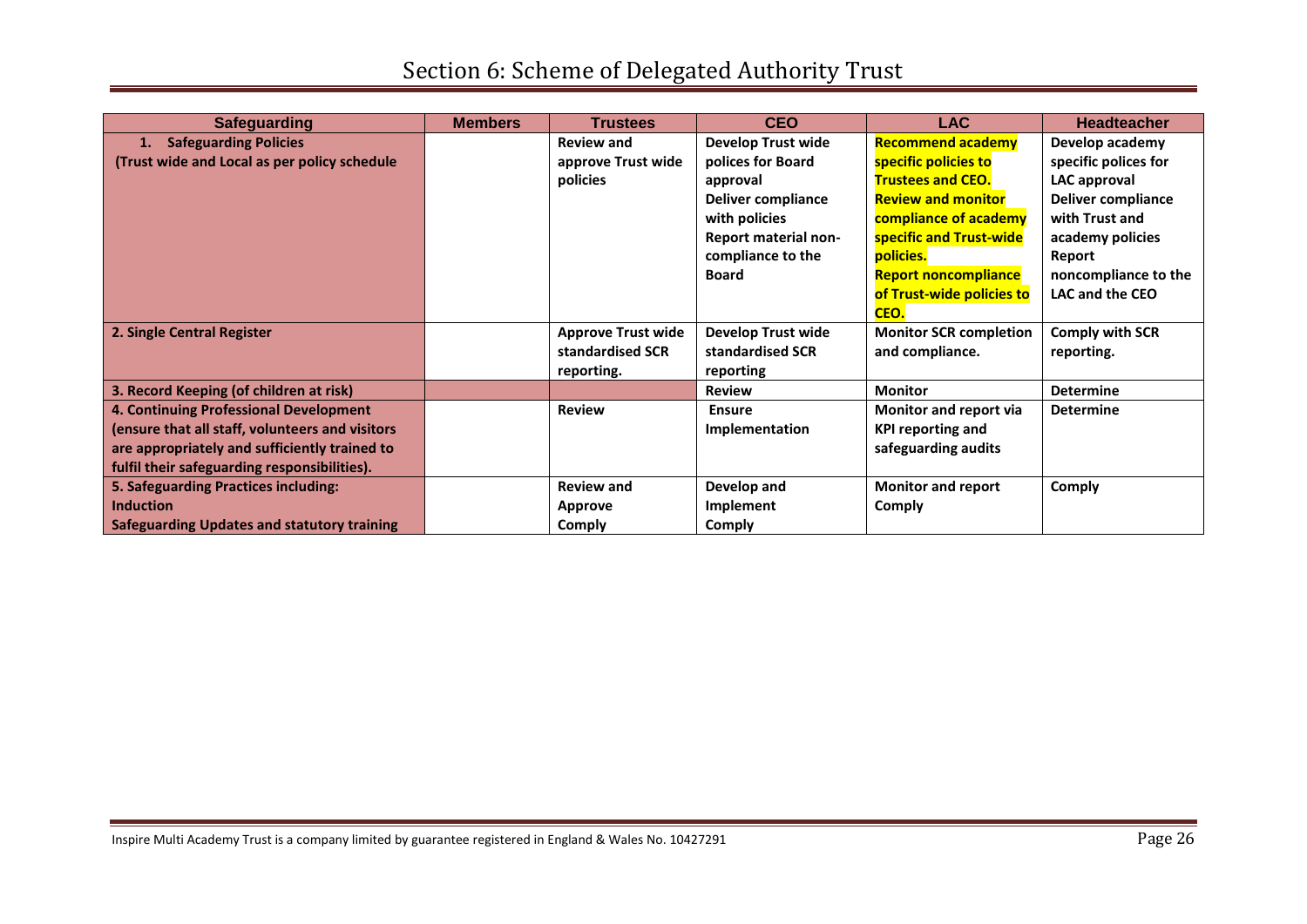| <b>Financial - See Summary of Financial</b><br><b>Delegations (Section 7)</b>                                                                                                                                             | <b>Members</b> | <b>Trustees</b>                                                                                | <b>CEO</b>                                                                                                                                                                                            | <b>LAC</b>                                                                          | <b>Headteacher</b>                                                                                                   |
|---------------------------------------------------------------------------------------------------------------------------------------------------------------------------------------------------------------------------|----------------|------------------------------------------------------------------------------------------------|-------------------------------------------------------------------------------------------------------------------------------------------------------------------------------------------------------|-------------------------------------------------------------------------------------|----------------------------------------------------------------------------------------------------------------------|
| 1. Funding Model -agreeing a funding model<br>across the Trust and (develop an individual<br>funding model for the Academies) so as to<br>the secure the Trust's financial health in the<br>short term and the long term  |                | <b>Review and</b><br>approve Funding<br>Model                                                  | With support from CFO<br>recommend funding<br>model to the Trustees<br>for approval                                                                                                                   | Comply with the overall<br>financial plan for the<br>Academy                        | Comply with the<br>overall financial plan<br>for the Academy                                                         |
| 2. Trust Annual Budget - formulating and<br>setting the Trust wide budget                                                                                                                                                 |                | Review, challenge<br>and approve<br><b>Review submission</b><br>of Trust budget to<br>the ESFA | CEO & CFO prepare<br><b>Trust budget</b><br>CEO and/or CFO<br>presents budget to the<br><b>Trustees for approval</b>                                                                                  |                                                                                     |                                                                                                                      |
| 3. Academy Annual Budgets - formulating<br>and determining the proportion of the<br>overall budget, to be delegated to each<br><b>Academy</b>                                                                             |                | <b>Challenge and</b><br>approve                                                                | Review and challenge.<br><b>Present to Trustees for</b><br>approval.                                                                                                                                  | <b>Oversight of draft</b><br>budget linked to<br><b>Academy Improvement</b><br>Plan | <b>Develop Academy</b><br>budget linked to<br>Academy<br>Improvement plan<br>with oversight from<br>the DSI and CFO. |
| 4. Monitor income and expenditure across<br>the Trust to ensure delivery of the annual<br>budgets                                                                                                                         |                | <b>Challenge and</b><br>approve Trust wide<br>financial reporting                              | <b>Review and challenge</b><br><b>Academy financial</b><br>reporting.<br><b>CFO prepares Trust</b><br>wide financial<br>monitoring reports for<br>trustees                                            |                                                                                     | Deliver against agreed<br>budget                                                                                     |
| 5 Financial Policies (including procurement) -<br>establishing of policies and procedures to<br>ensure compliance with the Trust's financial<br>and reporting requirements and the<br><b>Academies Financial Handbook</b> |                | <b>Review and</b><br>approve Trust-wide<br>policies                                            | Develop with the<br>support of the CFO<br>Trust wide policies for<br><b>Board approval</b><br><b>Deliver compliance</b><br>with policies<br>Report material non-<br>compliance to the<br><b>Board</b> |                                                                                     | <b>Deliver compliance</b><br>with Trust policies<br>Report non-<br>compliance to the CEO<br>/CFO                     |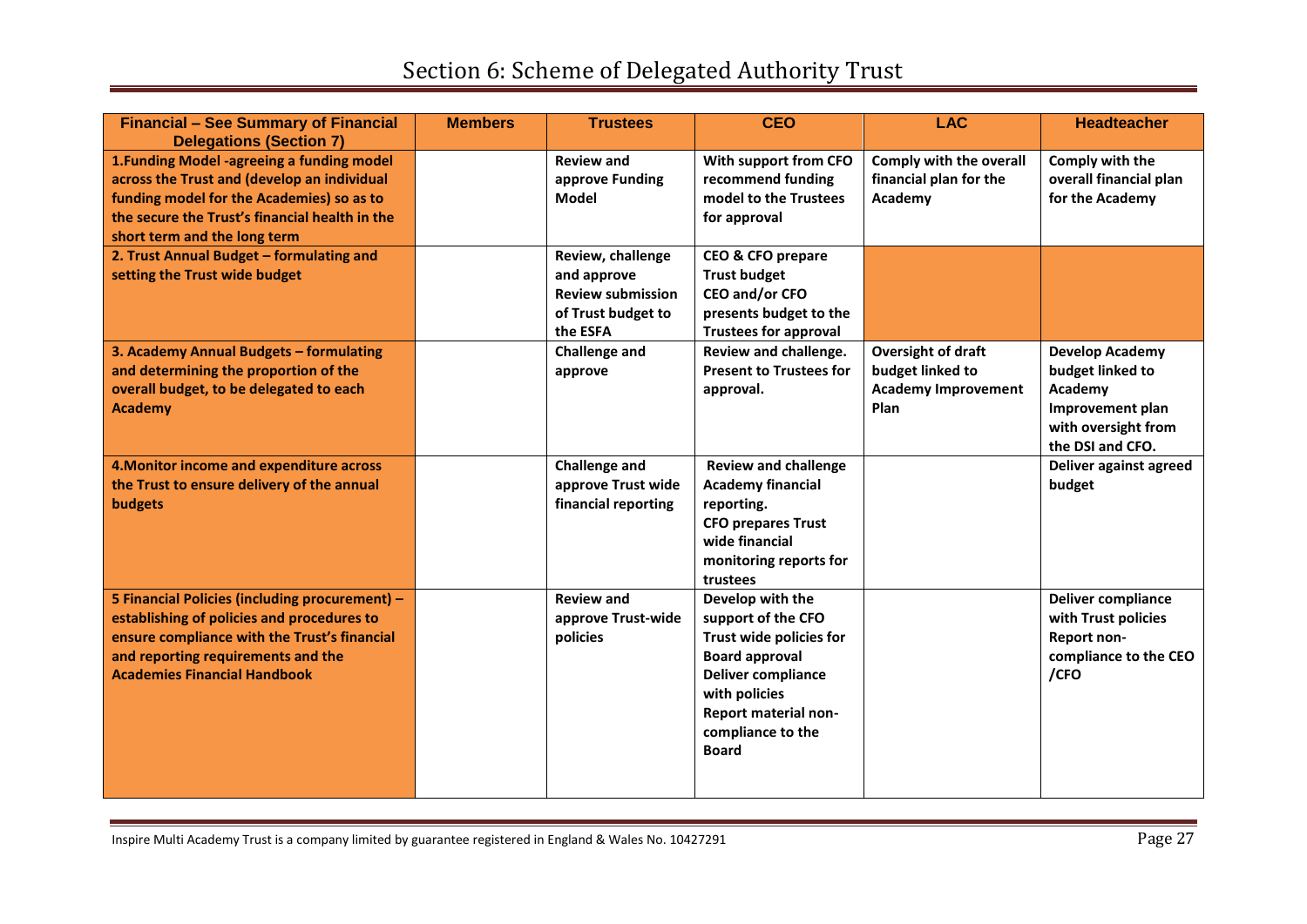| <b>Financial - See Summary of Financial</b><br><b>Delegations (Section 7)</b> | <b>Members</b> | <b>Trustees</b>                                               | <b>CEO</b>                                                                                                                                                                                                                                                 | <b>LAC</b>                                                                            | <b>Headteacher</b>                                                                                                 |
|-------------------------------------------------------------------------------|----------------|---------------------------------------------------------------|------------------------------------------------------------------------------------------------------------------------------------------------------------------------------------------------------------------------------------------------------------|---------------------------------------------------------------------------------------|--------------------------------------------------------------------------------------------------------------------|
| <b>6. Approving annual accounts</b>                                           |                | <b>Review and</b><br>approve Annual<br><b>Accounts</b>        | <b>Ensure the preparation</b><br>of the annual financial<br>statements<br>Arrange for auditing of<br>annual report and<br>accounts<br><b>Ensure compliance</b><br>with regulatory filing<br>requirements<br>Keep proper records in<br>respect of the Trust |                                                                                       | <b>Comply and provide</b><br>information to assist<br>the Trust in<br>preparation of the<br><b>Annual Accounts</b> |
| 7. Corporate Risk Register                                                    |                | Review, challenge<br>and approve<br><b>Monitor compliance</b> | Ensure corporate risk<br>register is maintained<br>by COO.<br><b>Report compliance to</b><br>Trustees (COO)                                                                                                                                                | <b>Review and monitor</b><br>Academy risk register<br>and report compliance<br>to COO | <b>Ensure Academy risk</b><br>register is maintained.<br><b>Report compliance to</b><br>the LAC.                   |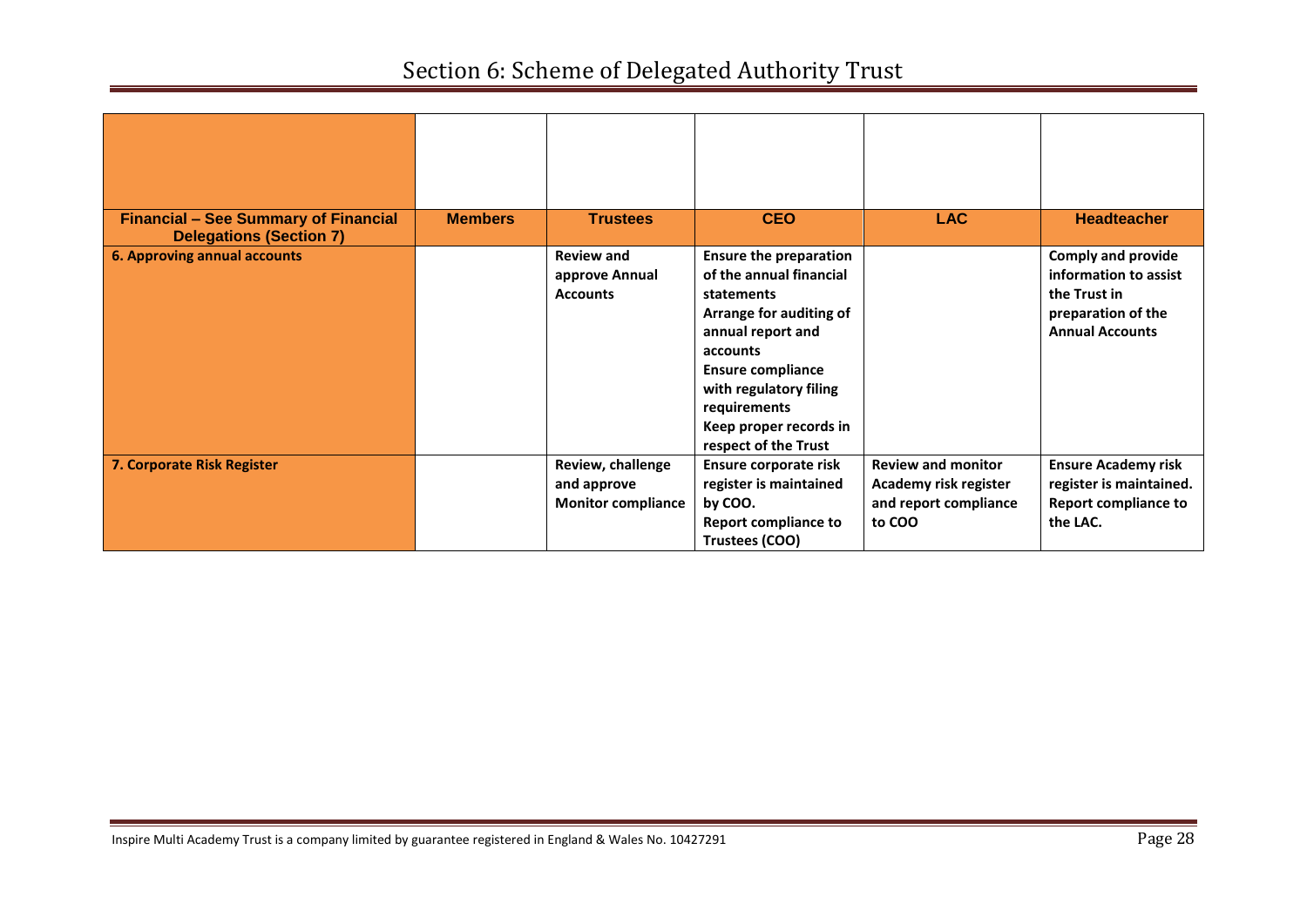| <b>HR and Operations</b>                                                                             | <b>Members</b> | <b>Trustees</b>                                         | <b>CEO</b>                                           | <b>LAC</b>                | <b>Headteacher</b>                                    |
|------------------------------------------------------------------------------------------------------|----------------|---------------------------------------------------------|------------------------------------------------------|---------------------------|-------------------------------------------------------|
| 1. Appointing the Chief Executive Officer                                                            |                | <b>Appoint</b>                                          |                                                      |                           |                                                       |
| 2. Appointing the Chief Financial Officer and                                                        |                | <b>Appoint</b>                                          | Recommend                                            |                           |                                                       |
| other Executive leader roles                                                                         |                |                                                         | appointment to                                       |                           |                                                       |
|                                                                                                      |                |                                                         | <b>Trustees</b>                                      |                           |                                                       |
|                                                                                                      |                |                                                         | Sit on appointment                                   |                           |                                                       |
|                                                                                                      |                |                                                         | panel with TWO                                       |                           |                                                       |
|                                                                                                      |                |                                                         | <b>Trustees</b>                                      |                           |                                                       |
| 3. Appointing the Headteacher at each                                                                |                | Approve and                                             | Recommend                                            | Chair of LAC (or          |                                                       |
| <b>Academy (Article 107)</b>                                                                         |                | appoint in                                              | appointment to the                                   | nominee) to sit on        |                                                       |
|                                                                                                      |                | consultation with                                       | <b>Trustees</b>                                      | appointment panel with    |                                                       |
|                                                                                                      |                | the CEO and Chair of                                    | Sit on appointment                                   | <b>CEO and Trustee</b>    |                                                       |
|                                                                                                      |                | <b>LAC</b>                                              | panel along with one                                 |                           |                                                       |
|                                                                                                      |                |                                                         | <b>Trustee and Chair of</b>                          |                           |                                                       |
|                                                                                                      |                |                                                         | <b>LAC</b>                                           |                           |                                                       |
| 4. Appointing of additional executive team                                                           |                | <b>Review necessity</b>                                 | Appoint in line with                                 |                           |                                                       |
| Trust Staff (in line with recruitment policy)                                                        |                | and approve                                             | <b>Trust Policy and</b>                              |                           |                                                       |
|                                                                                                      |                | additional                                              | <b>Budget</b>                                        |                           |                                                       |
|                                                                                                      |                | appointments                                            |                                                      |                           |                                                       |
| 5. Appointing Academy Senior                                                                         |                |                                                         |                                                      |                           | Appoint in line with                                  |
| LeadershipStaff                                                                                      |                |                                                         |                                                      |                           | <b>Trust Policy and</b>                               |
|                                                                                                      |                |                                                         |                                                      |                           | Budget. CEO to sit on                                 |
|                                                                                                      |                |                                                         |                                                      |                           | panel and agree                                       |
|                                                                                                      |                |                                                         |                                                      |                           | appointment                                           |
| 6. Appointing Academy Staff                                                                          |                |                                                         |                                                      |                           | Appoint in line with Trust                            |
|                                                                                                      |                |                                                         |                                                      |                           | Policy and Budget.                                    |
| 7. Restructuring Academy Staff                                                                       |                | Approve                                                 | <b>Review and recommend</b>                          | <b>Review</b>             | Develop with CFO and DSI                              |
|                                                                                                      |                |                                                         |                                                      |                           | and report to CEO                                     |
| 8. Establishing Trust wide HR Policies (including<br>recruitment, discipline, capability, grievance, |                | <b>Review and approve</b><br><b>Trust-wide policies</b> | To lead the development,<br>with the COO, Trust wide | <b>Monitor compliance</b> | Deliver compliance with<br>Trust policies Report non- |
| absence and performance management policies)                                                         |                |                                                         | policies for Trustee                                 |                           | compliance to the LAC                                 |
| in accordance with all appropriate regulations                                                       |                |                                                         | approval                                             |                           | and the CEO                                           |
|                                                                                                      |                |                                                         | Deliver compliance with                              |                           |                                                       |
|                                                                                                      |                |                                                         | policies                                             |                           |                                                       |
|                                                                                                      |                |                                                         | Report material non                                  |                           |                                                       |
|                                                                                                      |                |                                                         | compliance to Trustees                               |                           |                                                       |
|                                                                                                      |                |                                                         |                                                      |                           |                                                       |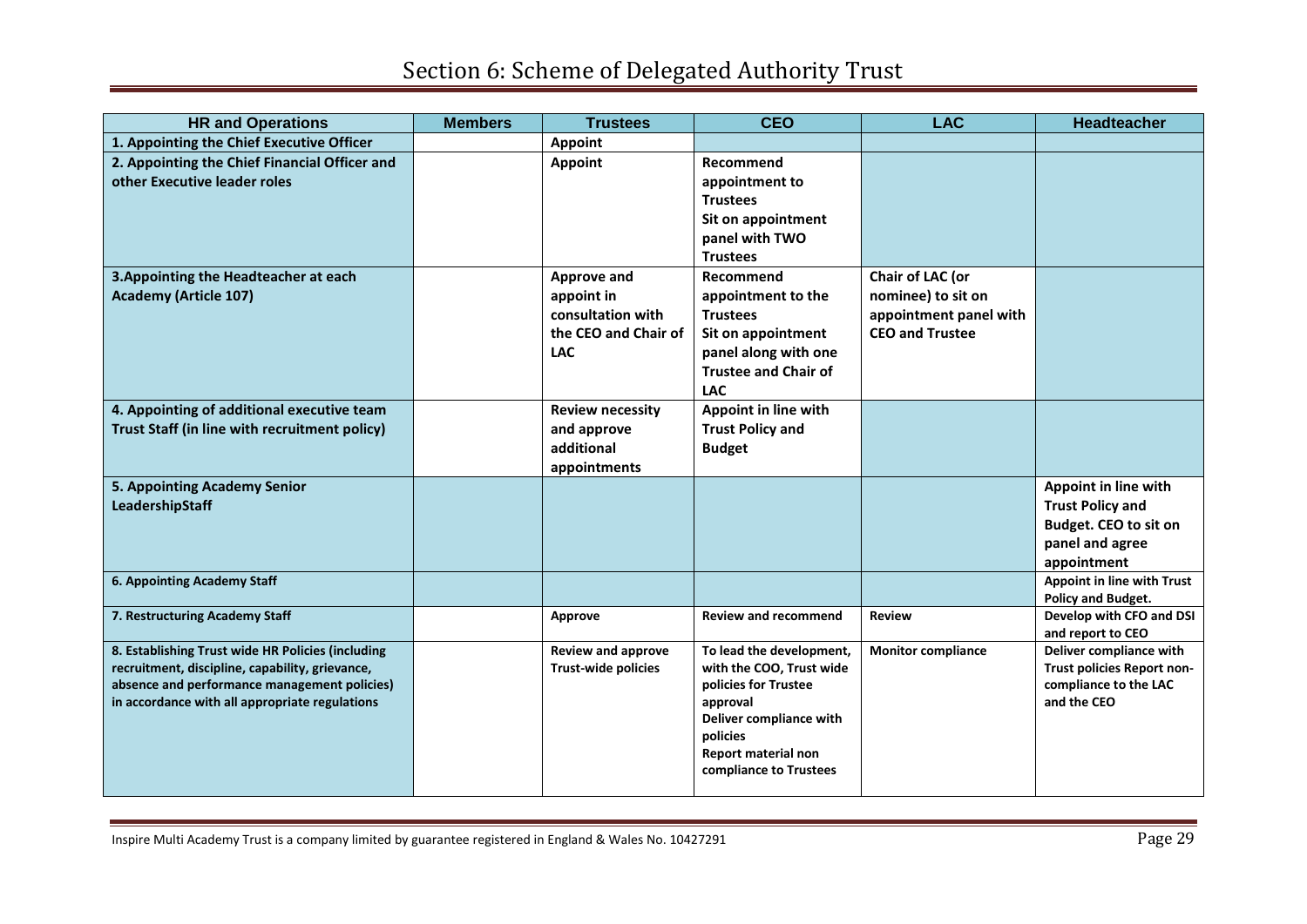| <b>HR and Operations</b>                       | <b>Members</b> | <b>Trustees</b>           | <b>CEO</b>                                    | <b>LAC</b>                   | <b>Headteacher</b>            |
|------------------------------------------------|----------------|---------------------------|-----------------------------------------------|------------------------------|-------------------------------|
| 8. Performance Management together with        |                | <b>Conduct CEO PMR</b>    | <b>Conduct the Executive</b>                  | <b>Chair invited to HTPM</b> | <b>Conduct SLT PMRs in</b>    |
| pay reviews (in line with the Trust's pay      |                | Receive reports in        | and Headteachers                              |                              | line with Trust Policy        |
| policy and all statutory regulations)          |                | respect of appraisal      | <b>PMRs in accordance</b>                     |                              | and make                      |
|                                                |                | arrangements and          | with policy                                   |                              | recommendations to            |
|                                                |                | outcomes for the          | <b>Ensure executive team</b>                  |                              | the CEO.                      |
|                                                |                | <b>Executive and</b>      | conduct PMRs in                               |                              | <b>Ensure senior leaders</b>  |
|                                                |                | <b>Headteachers</b>       | accordance with policy                        |                              | conduct PMRs in               |
|                                                |                | Review appeals in         | for all staff                                 |                              | accordance with policy        |
|                                                |                | respect of                | Review appeals in                             |                              | for all other staff           |
|                                                |                | <b>Headteachers and</b>   | respect of SLT and UPR                        |                              |                               |
|                                                |                | <b>Executive</b>          | report to the Trustees                        |                              |                               |
|                                                |                | Determine and             |                                               |                              |                               |
|                                                |                | approve pay for           | <b>Recommend pay for</b>                      |                              |                               |
|                                                |                | <b>CEO, Headteachers,</b> | <b>Executive, HT, SLT and</b>                 |                              |                               |
|                                                |                | SLT and UPR.              | <b>UPR to Trustees</b>                        |                              |                               |
|                                                |                |                           |                                               |                              |                               |
| 9. Setting Terms and Conditions of             |                | Review, challenge         | Develop and present                           |                              | <b>Deliver and Comply</b>     |
| <b>Employment and Staff Handbook</b>           |                | and approve               | <b>Terms and Conditions</b>                   |                              |                               |
|                                                |                |                           | of Employment and<br><b>Staff Handbook to</b> |                              |                               |
|                                                |                |                           | <b>Trustees Ensure T&amp;Cs</b>               |                              |                               |
|                                                |                |                           | and Employment                                |                              |                               |
|                                                |                |                           | <b>Handbook are</b>                           |                              |                               |
|                                                |                |                           | maintained and                                |                              |                               |
|                                                |                |                           | current                                       |                              |                               |
|                                                |                |                           | <b>Deliver and Comply</b>                     |                              |                               |
| 10. Dismissing Trust staff (in accordance with |                | Dismiss in respect of     | Recommend                                     |                              | Dismiss, in accordance        |
| the Trust disciplinary and capability policies |                | the CEO and               | Headteacher                                   |                              | with employment law           |
| or for reason of redundancy)                   |                | <b>Executive Team</b>     | dismissals to Trustees                        |                              | in respect of all other       |
|                                                |                | <b>Review SLT</b>         | Dismiss in respect of                         |                              | staff                         |
|                                                |                | dismissals                | <b>SLT</b>                                    |                              | <b>Report all other staff</b> |
|                                                |                | <b>Monitor all other</b>  | Review in respect of all                      |                              | dismissals to LAC and         |
|                                                |                | staff dismissals          | other staff                                   |                              | <b>CEO</b>                    |